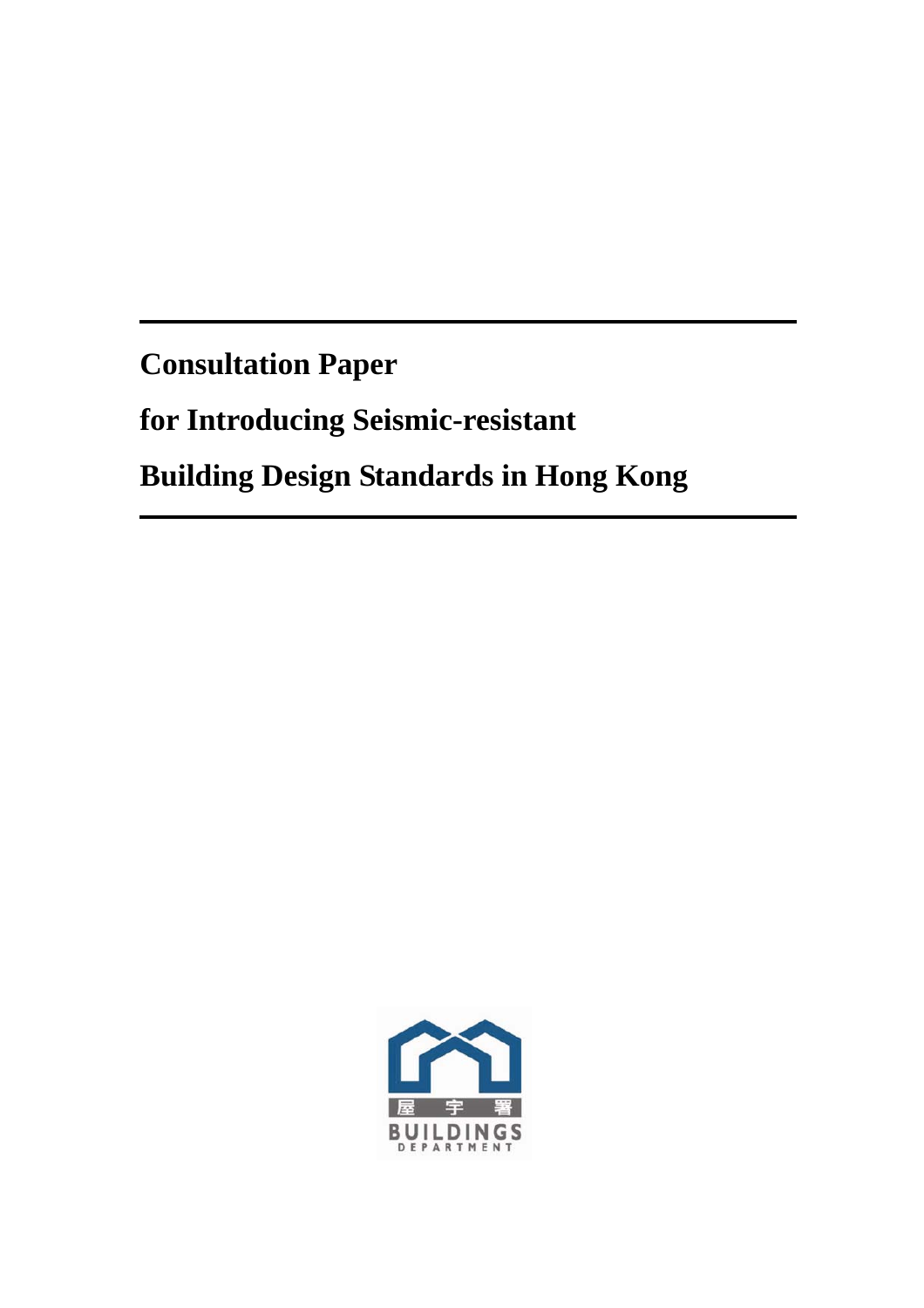# **Consultation Paper**

## **for Introducing Seismic-resistant Building Design Standards**

# **in Hong Kong**

## **Table of Contents**

|                          |                              | <u>Page</u> |
|--------------------------|------------------------------|-------------|
| <b>Executive Summary</b> | $\mathbf{i}$                 |             |
|                          |                              |             |
| Chapter 1                | Introduction                 | 1           |
| Chapter 2                | <b>Justifications</b>        | 2           |
| Chapter 3                | The Proposal                 | 6           |
| Chapter 4                | Implications of the Proposal | 8           |
| Chapter 5                | The Consultation Exercise    | 9           |
| Chapter 6                | The Way Forward              | 12          |
|                          |                              |             |
| Annex A                  |                              | 13          |
| Annex B                  |                              | 15          |
| Annex C                  |                              | 16          |
|                          |                              |             |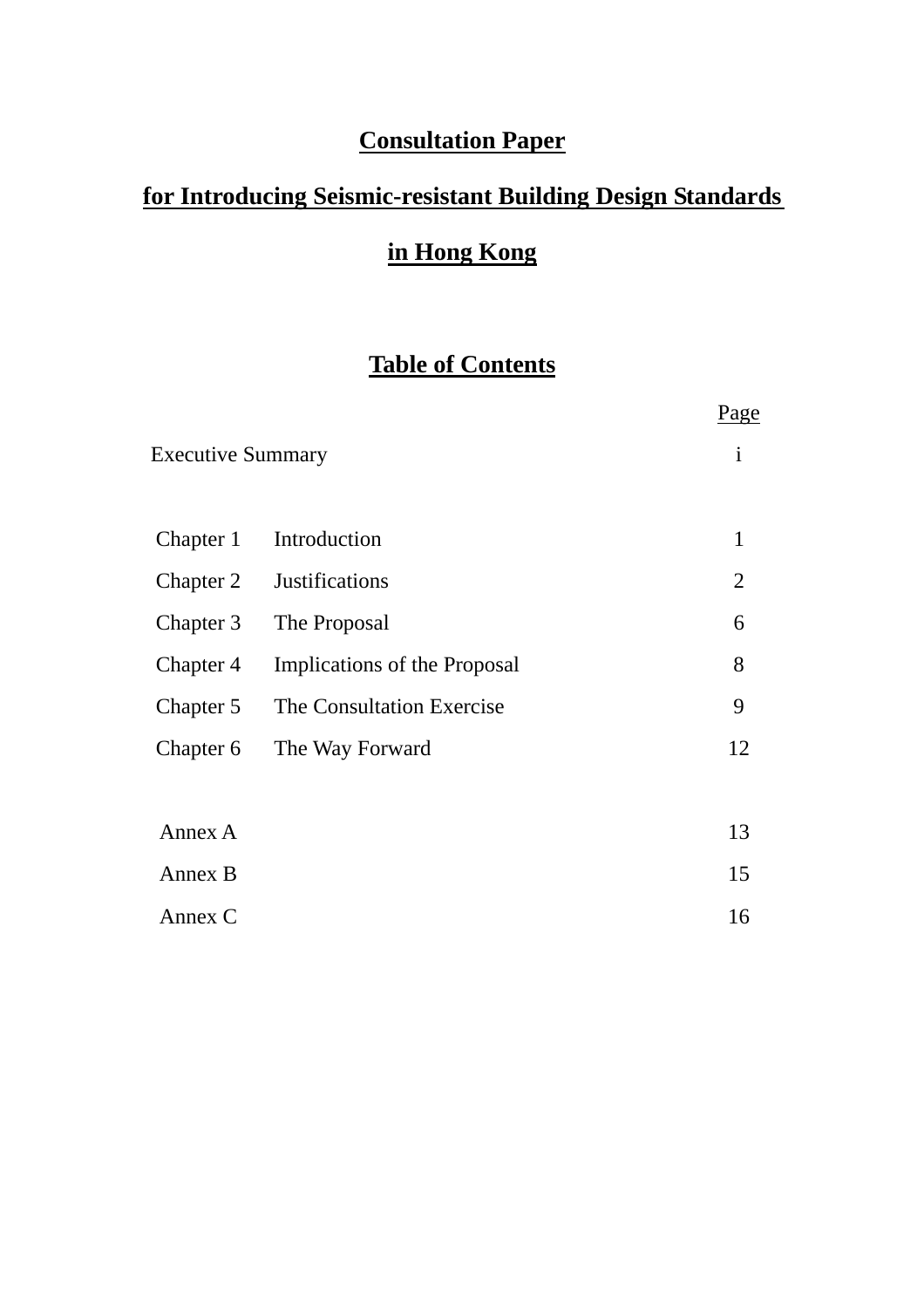#### **Executive Summary**

Hong Kong is not geographically situated within active seismic belts. Hence, the possibility of serious earthquakes striking the territory is relatively low. However, minor earthquakes of perceptible intensities are detected from time to time. While the current Buildings Ordinance (Cap. 123) does not require private buildings in Hong Kong to meet specified seismic-resistant design standards, internationally many major cities and economies located in areas of seismicity comparable to that of Hong Kong have all introduced statutory seismic-resistant design standards for new buildings.

2. Since Hong Kong is prone to typhoons, most buildings in the territory are, as required by statute, built with a load-resisting capacity to withstand strong winds. According to a consultancy study commissioned by the Buildings Department, local buildings are basically safe in the event of an earthquake, although they may suffer some degree of structural damage depending on the intensity of the earthquake. The study also observed that the introduction of seismic-resistant building design standards in Hong Kong should not, generally speaking, lead to a substantial increase in construction costs, but should significantly reduce the annual damage cost to the structural elements of the buildings due to earthquakes. Moreover, the number of fatalities in the event of an earthquake would also be significantly reduced.

3. Taking into account the international practice, the potential improvement in building safety standards, the anticipated increased protection for properties and lives, as well as the marginal impact on construction costs, we consider that there may be a case for introducing statutory seismic-resistant building design standards for new buildings, and for major alteration and addition works in existing buildings in Hong Kong.

4. This consultation paper outlines details of the proposal. Views from stakeholders of the building industry, academics and the general public are sought on whether statutory seismic-resistant building design standards should be introduced in Hong Kong.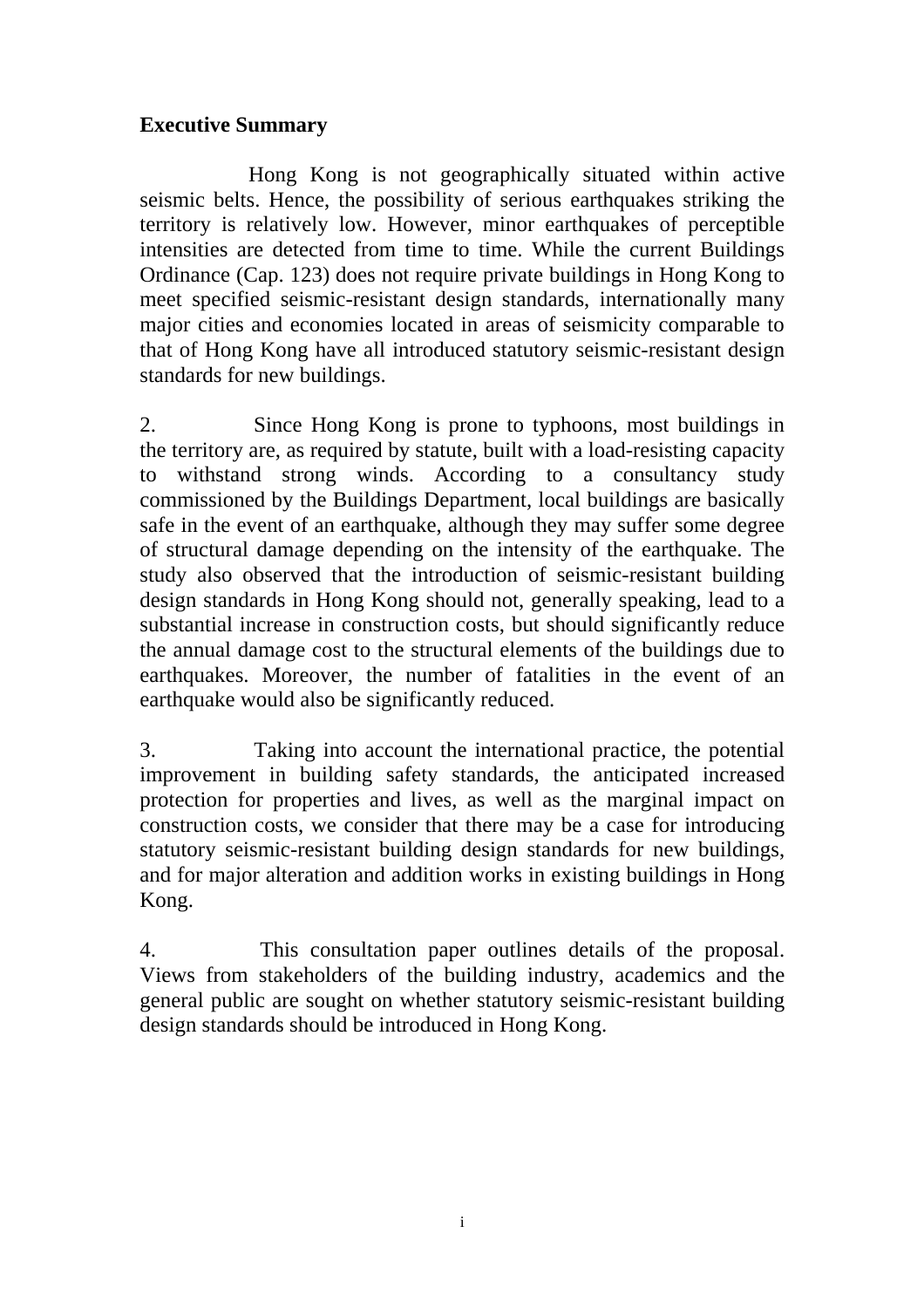### **CHAPTER 1 - INTRODUCTION**

 Hong Kong is not geographically situated within active seismic belts. The possibility of serious earthquakes striking the territory is relatively low. However, minor earthquakes of perceptible intensities are detected from time to time by the Hong Kong Observatory and the general public.

2 Many major cities and economies located in areas of seismicity comparable to that of Hong Kong, including Shanghai, South Korea, Thailand, Australia, France, Germany and New York City, have all introduced the statutory seismic-resistant design requirements to new buildings.

3. Unlike those in many other international cities of similar seismicity, buildings in Hong Kong are not required by law to meet specific seismic-resistant standards in design and construction. According to the findings of a consultancy study commissioned by the Buildings Department (BD), the possibility of having serious earthquakes in Hong Kong is low. Basically most of the buildings and people are safe in the event of an earthquake despite encountering some degree of structure-related damages and suffering certain levels of injuries. Taking into account the benefits for introducing seismic-resistant building design standards, we consider that the proposal is a cost effective way to enhance the building safety in Hong Kong and is in line with international practice.

4. We aim to consult the stakeholders, including the building professional institutes, building developers' association, building contractors associations and local academics, as well as the general public on whether statutory seismic-resistant building design standards should be introduced in the design and construction of new buildings, as well as major alteration and addition works in existing private buildings.

- 5. The objectives of the consultation exercise are:
	- (a) to introduce the findings and recommendations of the consultancy study commissioned by the BD and the benefits for introducing seismic-resistant building design standards in Hong Kong; and
	- (b) to collect views on the introduction of seismic-resistant building design standards in Hong Kong.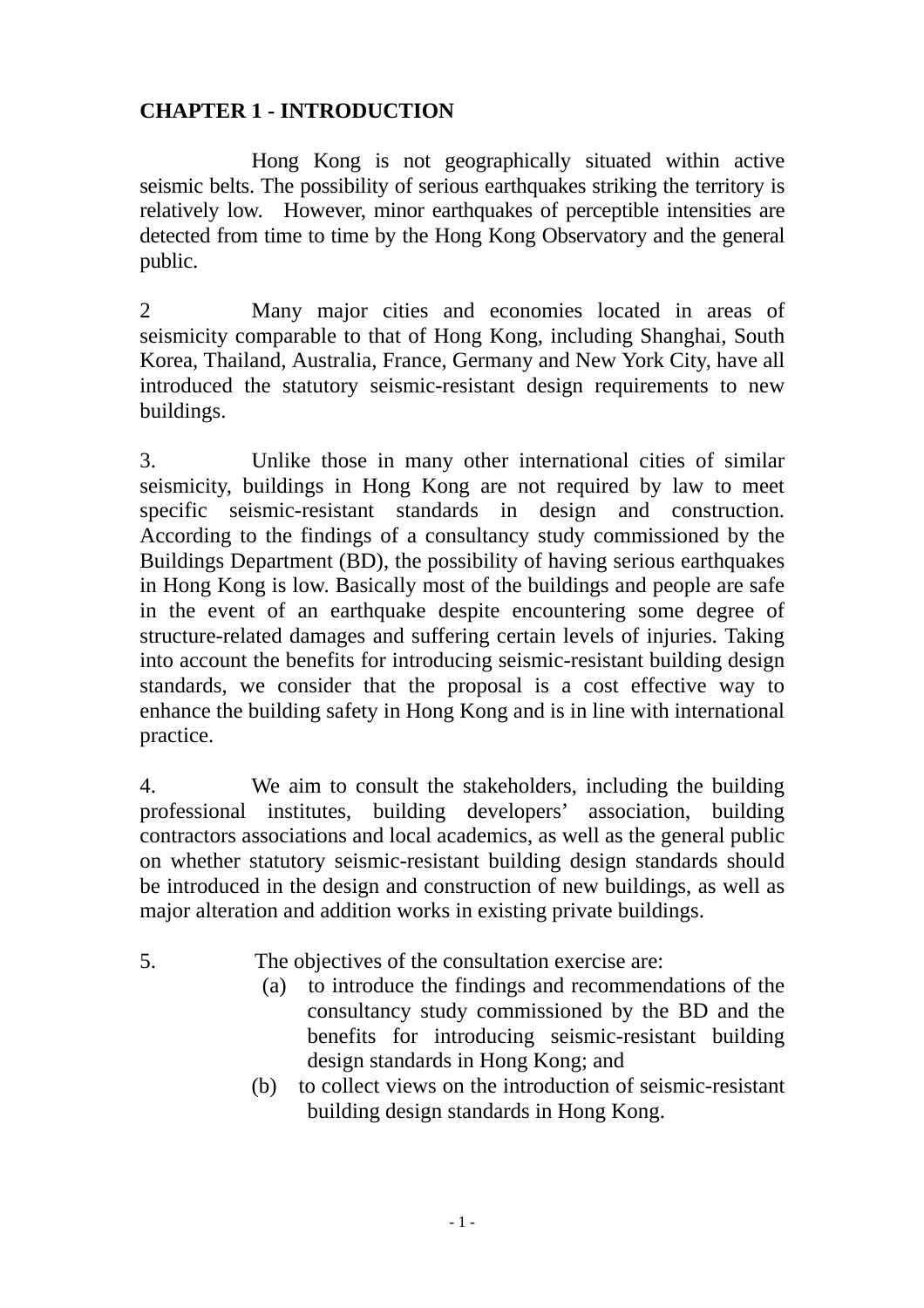## **CHAPTER 2 - JUSTIFICATIONS**

#### **Risk of Earthquake and International Practice**

6. Buildings<sup>1</sup> in Hong Kong are currently not required by law to meet specific seismic-resistant design standards. Minor earthquakes of noticeable intensities are detected from time to time. Between 1905 (i.e. when seismic record began in Hong Kong) and August 2012, 169 earthquakes of varying intensities were registered in Hong Kong. Most of them were of Intensity V or below on the Modified Mercalli Scale <sup>2</sup> (MMS) and none had caused any casualties. The strongest earthquake ever recorded in Hong Kong measured Intensity VI to VII on the MMS. This earthquake occurred in 1918 with epicentre at about 300 kilometres away from Hong Kong in the neighbourhood of Shantou. In Hong Kong, it caused some damage, mainly cracks in walls, to a few buildings which were constructed to the less advanced building standards at that time. No injuries or casualties in the territory were reported. For reference, the MMS, with description of the impact at different levels of intensity, is attached at **Annex A**.

7. On the other hand, it is worth noting that, internationally, many major cities and economies located in areas of seismicity comparable to that of Hong Kong, including Shanghai, South Korea, Thailand, Australia, France, Germany and New York City, have all introduced statutory seismic-resistant design standards for new buildings.

 $\overline{a}$ <sup>1</sup> In the Buildings Ordinance (BO), "building" is defined as "includes the whole, or any part, of any domestic or public building or building which is constructed or adapted for use for public entertainment, arch, bridge, cavern adapted or constructed to be used for the storage of petroleum products, chimney, cook-house, cowshed, dock, factory, garage, hangar, hoarding, latrine, matshed, office, oil storage installation, out-house, pier, shelter, shop, stable, stairs, wall, warehouse, wharf, workshop or tower, sea-wall, breakwater, jetty, mole, quay, cavern or any underground space adapted or constructed for occupation or use for any purpose including its associated access tunnels and access shafts, pylon or other similar structure supporting an aerial ropeway and such other structures as the Building Authority may by notice in the Gazette declare to be a building".

 $2$  The Modified Mercalli Scale (MMS) indicates the intensity of an earthquake. The intensity of an earthquake at a particular locality is a measure of the violence of earth motion produced there by the earthquake. It is determined from reported effects of the tremor on human beings, furniture, buildings, geological structure, etc. The MMS classifies earthquake effects into twelve grades ranging from Intensity I: "Not felt except by a few under especially favorable conditions" to Intensity XII: "Damage total, lines of sight and level distorted, objects thrown into the air". For Intensity V, the description is: "felt by nearly everyone, many awakened, some dishes and windows broken, unstable objects overturned, pendulum clocks may stop".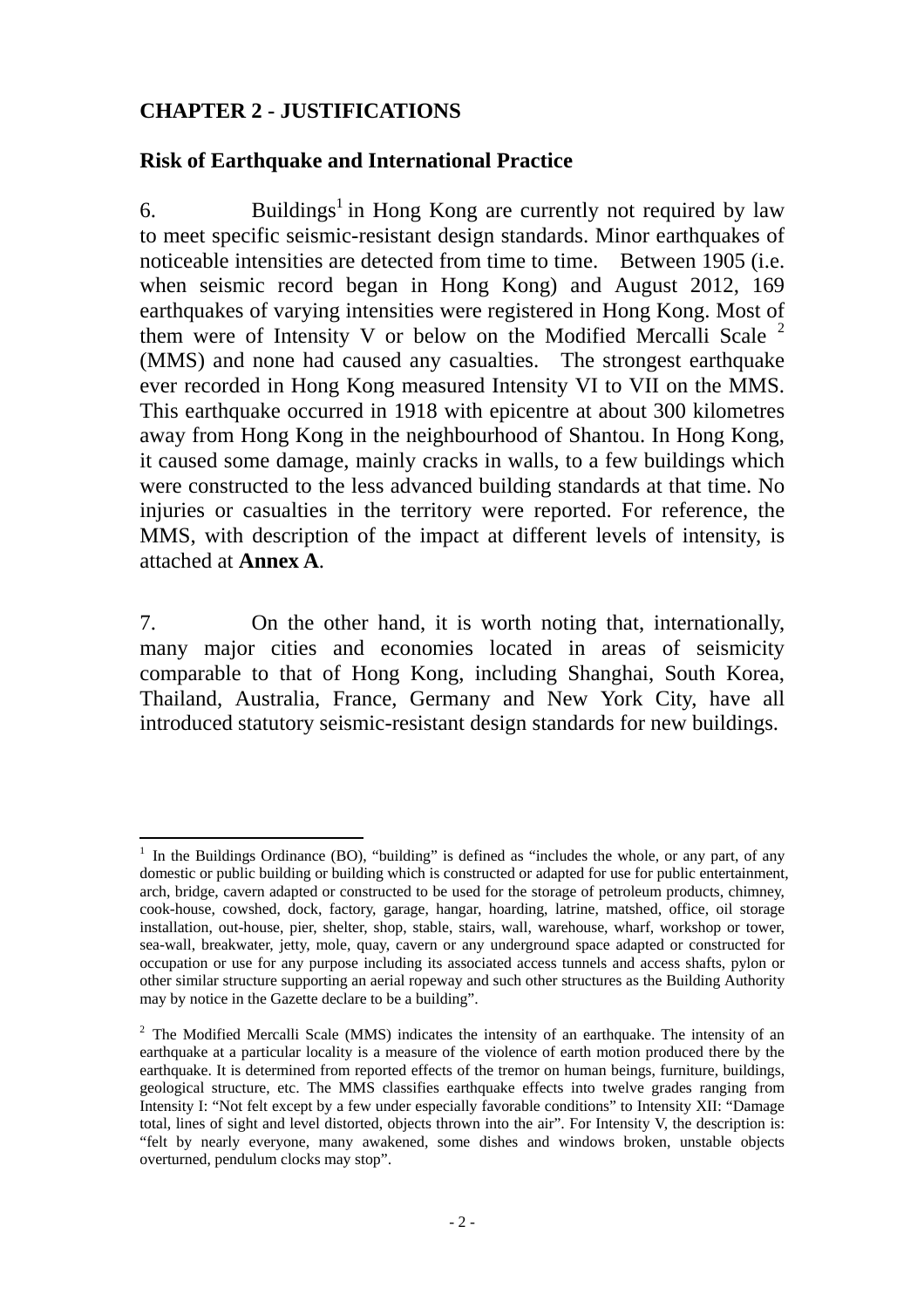#### **Seismic-Resistant Design Requirements and Possible Damage Cost**

8. Although buildings in Hong Kong are not specifically built for earthquake-resistant, most of the buildings, as required by statute, have been designed and built with a relatively high load-resisting capacity to withstand strong winds as Hong Kong is prone to typhoons. As a result, they could generally meet the current performance-based seismic building design criteria accepted in international practice although they may still experience different levels of damage in an earthquake. Seismic-resistant building designs involve dedicated design and detailing requirements (e.g. detailing of steel reinforcing bars inside concrete structures, requirement for building separation to avoid pounding, etc.), which fall beyond the scope of Hong Kong's current statutory wind-resistant building design standards.

9. According to a consultancy study commissioned by the BD, a low intensity earthquake measuring MMS Intensity V to VI, which has an estimated return period of 1 in 72 years, 0.27% of the existing building floor area in Hong Kong may suffer "moderate damage" with large cracks in beams, columns, walls, etc. In a moderate earthquake of MMS Intensity VII, which has a return period of 1 in 475 years, 3.9% of the existing building floor area in Hong Kong will suffer similar damage. An earthquake of this magnitude may also cause "extensive damage", with spalling of concrete, deformation of reinforced concrete beams and columns as well as extensive cracking of unreinforced elements, to 0.19% of the existing building floor area. Besides, 0.003% of the existing building floor area may suffer "complete damage". A high intensity earthquake measuring MMS Intensity VIII, which has a return period of only 1 in 2 475 years, would, as can be expected, cause more severe damages. In such a serious earthquake, it is estimated that 16.5% of the existing building floor area in Hong Kong may suffer "moderate damage", 2.8% may suffer "extensive damage" and 0.19% may suffer "complete damage". Of the 0.19% which may suffer "complete damage", between 5% and 15% of the buildings involved may collapse. Details of the consultant's assessment are tabulated in **Annex B**.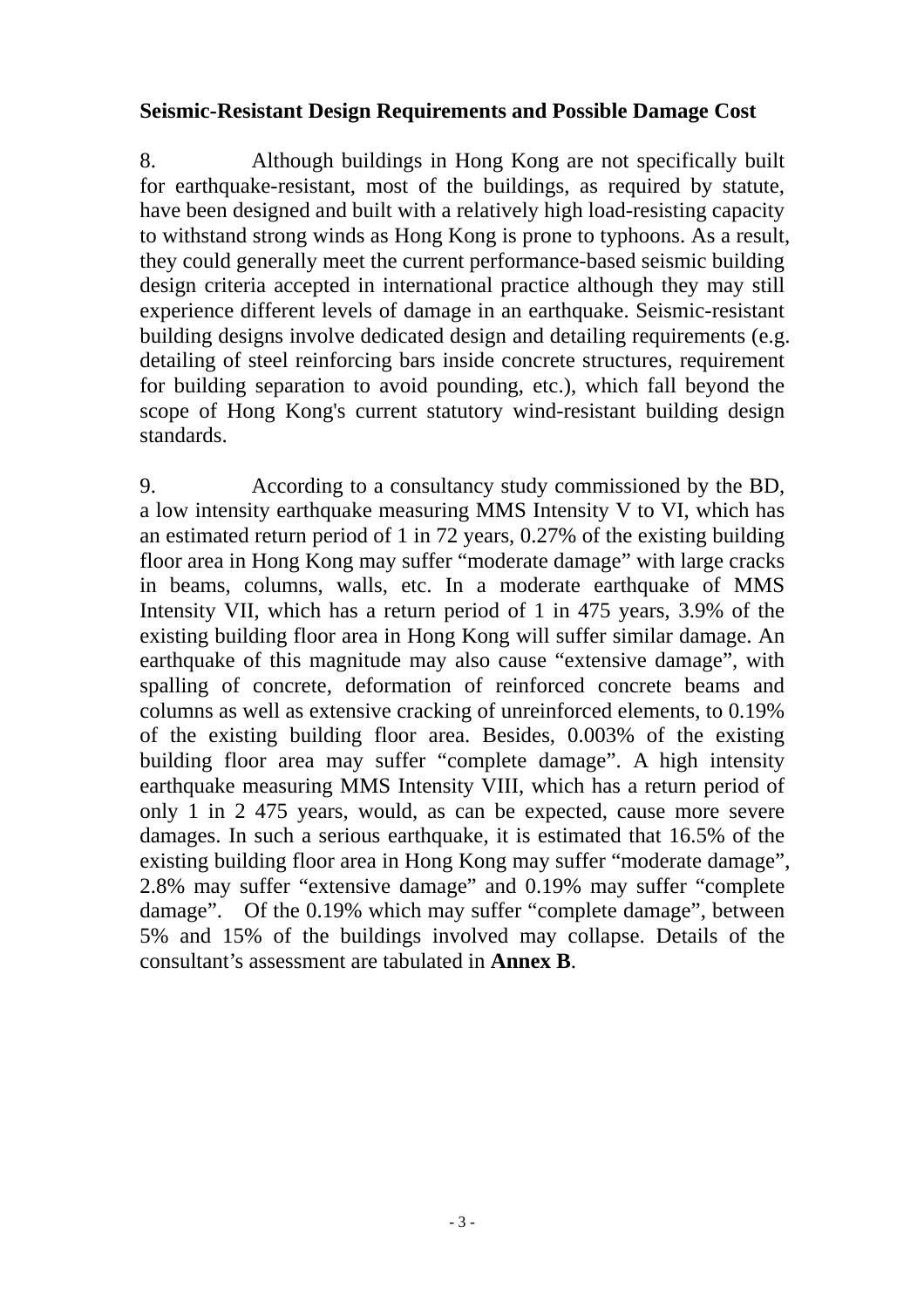10. Taking into account the probability of occurrence of different intensities of earthquakes and the associated extent of damage, the annual damage cost to the structural elements of the existing building stock resulting from earthquakes is estimated to be around  $$600$  million<sup>3</sup>. On the other hand, had the total building stock in the territory been constructed in accordance with the seismic-resistant design requirements of the United States' International Building Code  $2006$  (IBC  $2006$ )<sup>4</sup>, the estimated annual damage cost to the structural elements of the buildings due to earthquakes could be reduced by some 80%, to the order of only  $$120$  million<sup>3</sup>.

## **Seismic-Resistant Design Requirements and Possible Injuries/Casualties**

11. Depending on the intensity, earthquakes may cause different levels of injuries or casualties. The estimated impact on lives, under different scenarios and with our existing building stock which are not built to seismic-resistant design standards, is presented in **Annex C**. According to the consultant, the number of fatalities in case of an earthquake in Hong Kong would be significantly reduced if IBC 2006, or the current IBC 2009, is imposed on the total building stock in the city. For instance, in a high intensity earthquake (MMS Intensity VIII), the estimated average number of fatalities would fall from 130 - 150 to only three on average, if IBC 2006 is adopted.

#### **Seismic-Resistant Design Requirements and Construction Cost**

12. It is recognised that the incorporation of seismic-resistant standards in the design and construction of buildings could lead to higher costs. However, according to the consultancy study, the increase, especially for regular buildings, would not be high. As an illustration, based on the structural forms<sup>5</sup> commonly adopted for residential buildings in Hong Kong and assuming the adoption of IBC 2006, the consultant estimated that the increase in the construction cost (i.e. labour and material costs) of new residential buildings would range from 0% to

 $\overline{a}$ 

 $3$  The annual damage cost is derived from the total damage costs predicted at 2011 price level under the three levels of earthquake intensities stated in Annex B. It is an average value estimated over an extended exposure period of hundreds of years

<sup>&</sup>lt;sup>4</sup> The IBC 2006 has been superseded by IBC 2009 which provides detailed refinement to the former without causing significant implications on costs.

<sup>5</sup> Reinforced concrete frame buildings and reinforced concrete shear wall buildings.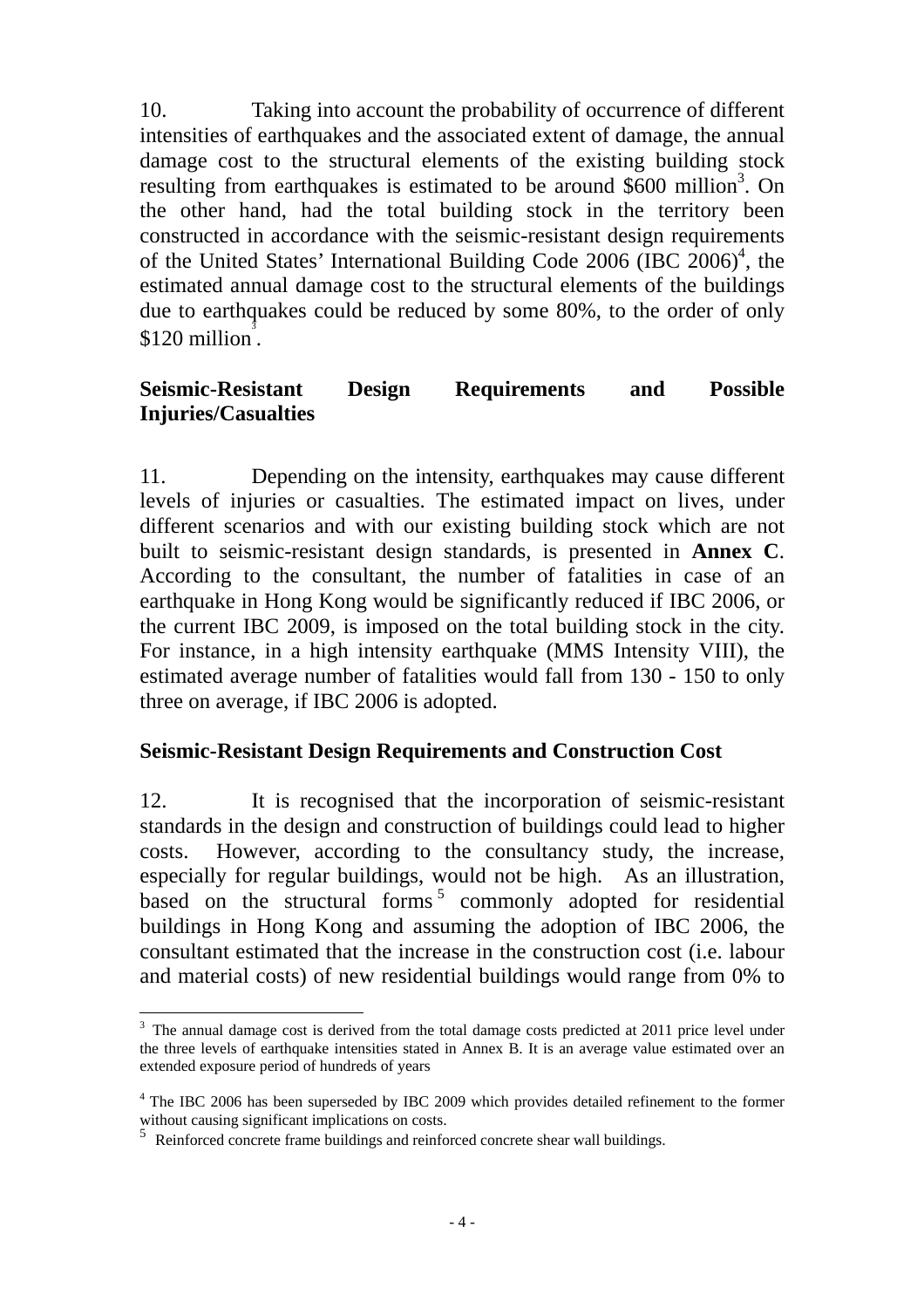0.3% or \$40 per square metre of building floor area, compared to the medium construction cost of \$13,400 per square metre<sup>6</sup>. If the Mainland "Code for Seismic Design of Buildings <sup>7</sup> " were adopted, the corresponding increase in construction cost of new residential buildings would be about 0.9%, or \$120 per square metre of building floor area. Such increase in construction cost should be regarded insignificant. As regards buildings with transfer plate construction, they are classified as irregular structures under the Mainland "Code for Seismic Design of Buildings" and may require specific study for each individual case. For the purpose of illustration, it is estimated that the increase in the construction cost of new residential buildings with transfer plate construction may range from 0% to 5%, up to \$670 per square metre of building floor area.

 $\overline{a}$ 

 $<sup>6</sup>$  The increase in construction cost was estimated at the price level of 2011. \$13,400 per square metre is</sup> the medium construction cost of good quality high-rise residential buildings in Hong Kong recorded in 2011

 $7$  The Mainland also issued a "Code for Seismic Design of Buildings" (GB50011-2001) in 2001 jointly by the then Ministry of Construction and the General Administration of Quality Supervision, Inspection and Quarantine. The Mainland's "Code for Seismic Design of Buildings" was superseded by GB50011-2010 in December 2010. As far as seismic-resistant design is concerned, the GB50011-2010 provides detailed refinement to the GB50011-2001 without having significant implications on cost terms.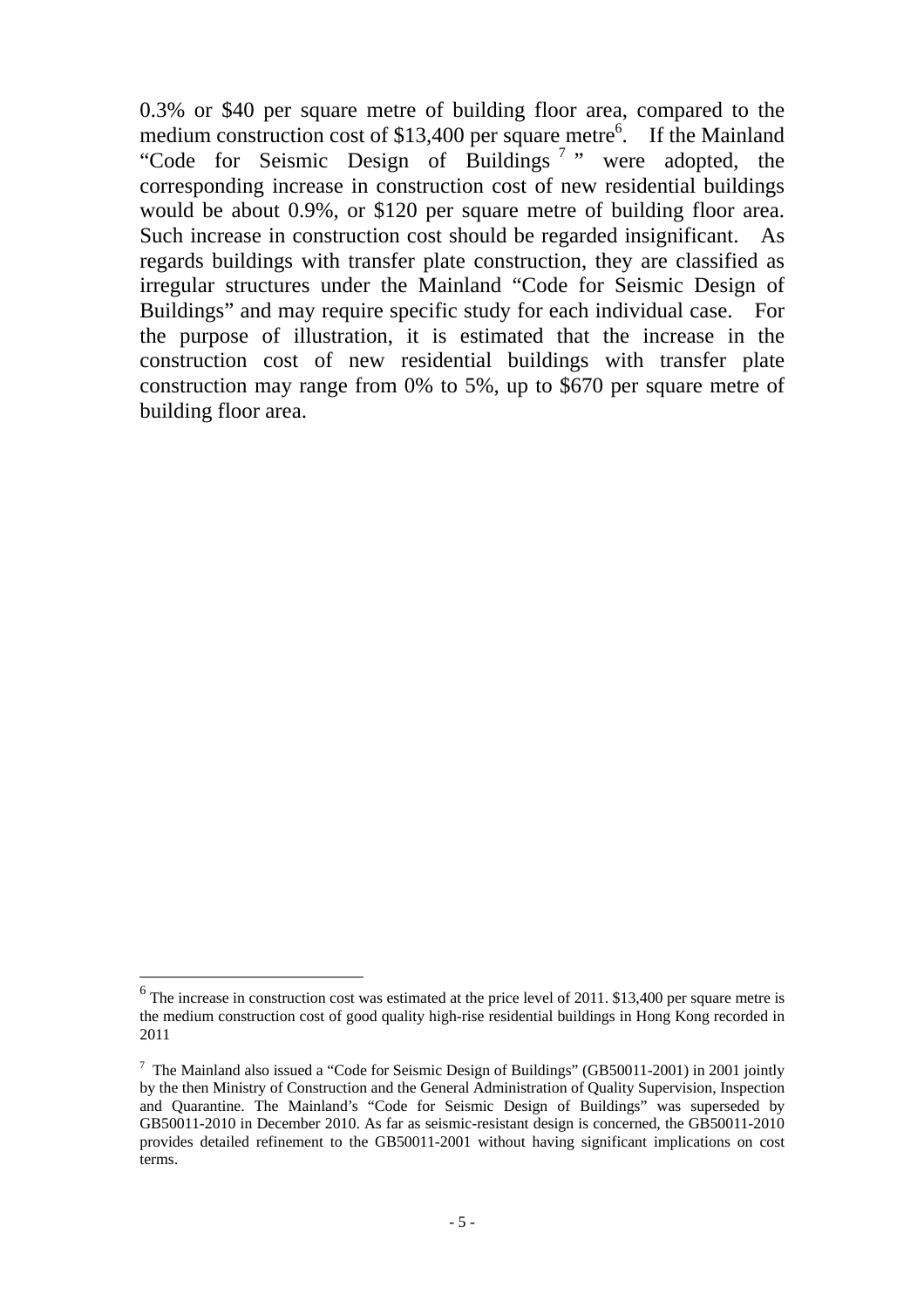## **CHAPTER 3 – THE PROPOSAL**

13. Taking into account the international practice and our status as an advance city of the world, the potential improvement in building safety standards, the estimated reduction in damage cost, injuries and casualties, as well as the marginal impact on construction costs, we consider that there may be a case for introducing statutory seismic-resistant building design standards for new buildings, and major alteration and addition works in existing buildings in Hong Kong.

14. Since the specific ground motions, building designs, construction standards and practices of different localities are different, it will not be appropriate for Hong Kong to simply follow the seismic-resistant design requirements of other countries or territories. A tailor-made code, taking into account the relevant international standards and Hong Kong's geology, topography and construction practices, should be formulated if statutory seismic-resistant building design standards are to be introduced. We will make reference to the standards adopted by the United States, the Mainland and other cities/economies in devising Hong Kong's seismic-resistant design requirements. In line with international practice, consideration will be given to imposing more stringent requirements for new buildings, and major alteration and addition works carried out in existing buildings, of special nature having a post earthquake recovery role, the majority of which are Government buildings, as well as schools, etc. Such design requirements and the types of buildings to be covered will be worked out then.

15. Most existing buildings in Hong Kong, in particular the newer and high-rise buildings, possess a very high load-resistant capacity to withstand strong winds and, therefore, could generally meet the current performance-based seismic design criteria accepted by international practice. However, their construction was based on the statutory building standards prevailing at the time of their design and construction and it would not be a practicable option to require them to comply with the new statutory seismic-resistant building design standards if introduced. For instance, their occupants might have to move out for any such works to be carried out or the operations in them might be seriously disturbed and users inconvenienced. In some cases, the works would simply not be implementable technically. Besides, whilst some very old buildings (e.g. unreinforced masonry buildings) may suffer from different degrees of damage in case of a major earthquake, the damage risk to the vast majority of our building stock should remain small. Therefore, also as in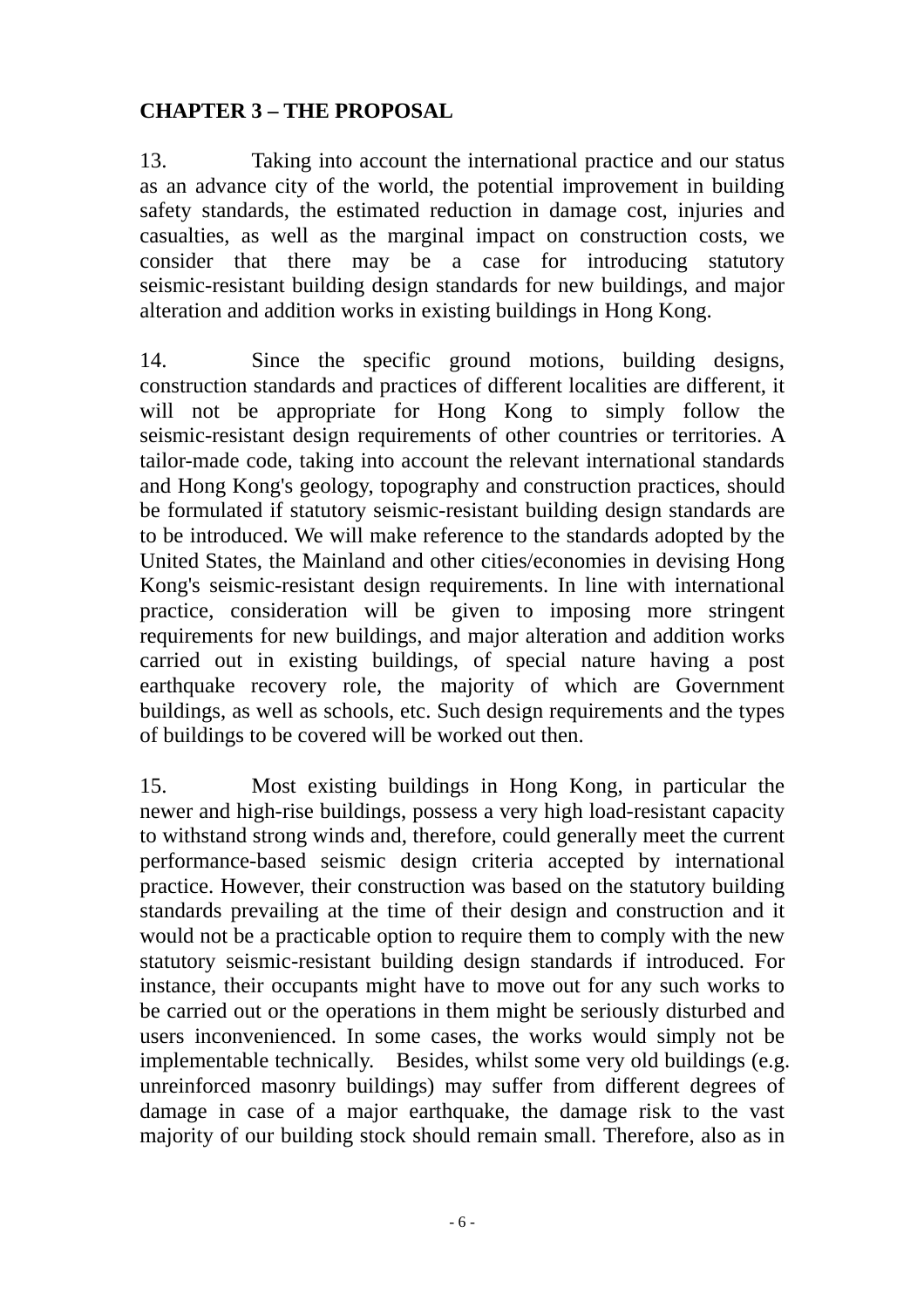line with international practice<sup>8</sup>, any new seismic-resistant building design standards, if introduced, should not be applied retrospectively to existing buildings.

16. Nevertheless, when major alteration and addition works are to be carried out in an existing building, we should require the incorporation of the new statutory seismic-resistant building design standards. As major alteration and addition works<sup>9</sup> often involve extensive modifications of structural elements of buildings, it would be opportune to include the additional seismic-resistant requirements in the design of such works. Where historic buildings are involved, we would have to take into account the need to maintain the authenticity and integrity of the buildings concerned in working out an appropriate mechanism.

17. The proposed imposition of seismic-resistant building design requirements on future new buildings, and major alteration and addition works in existing buildings aims to enhance safety of building structures and reduce building structure-related damages and injuries during earthquakes. If a building can remain intact during earthquakes, it will greatly enhance the safety of the occupants and properties therein. The basic operations within the buildings could also be ensured. Any new requirements will only cover the general structural elements of buildings, but not the building services and utilities (e.g. fire service installations, water supply system, gas mains, telecommunication networks, etc.). Each of these installations in a building has its own unique features and will require dedicated specialist considerations of seismic design. While we encourage the voluntary incorporation of seismic design requirements in such items in individual Government or private developments, we do not propose to impose mandatory requirements at this stage.

 $\overline{a}$ 

<sup>&</sup>lt;sup>8</sup> In New York City, Shanghai, South Korea, Thailand, Australia, France and Germany, seismic rules have not been imposed on existing buildings.

<sup>&</sup>lt;sup>9</sup> The definition of "major alteration and addition works" will be formulated at a later stage, by making reference to the scale and nature of the works involved as well as international practice. As an illustration, in the regulations of New York City, United States, the extent of application of seismic requirements to the existing building, if so required, depends on the ratio of cost of the alteration and addition works to the value of the building.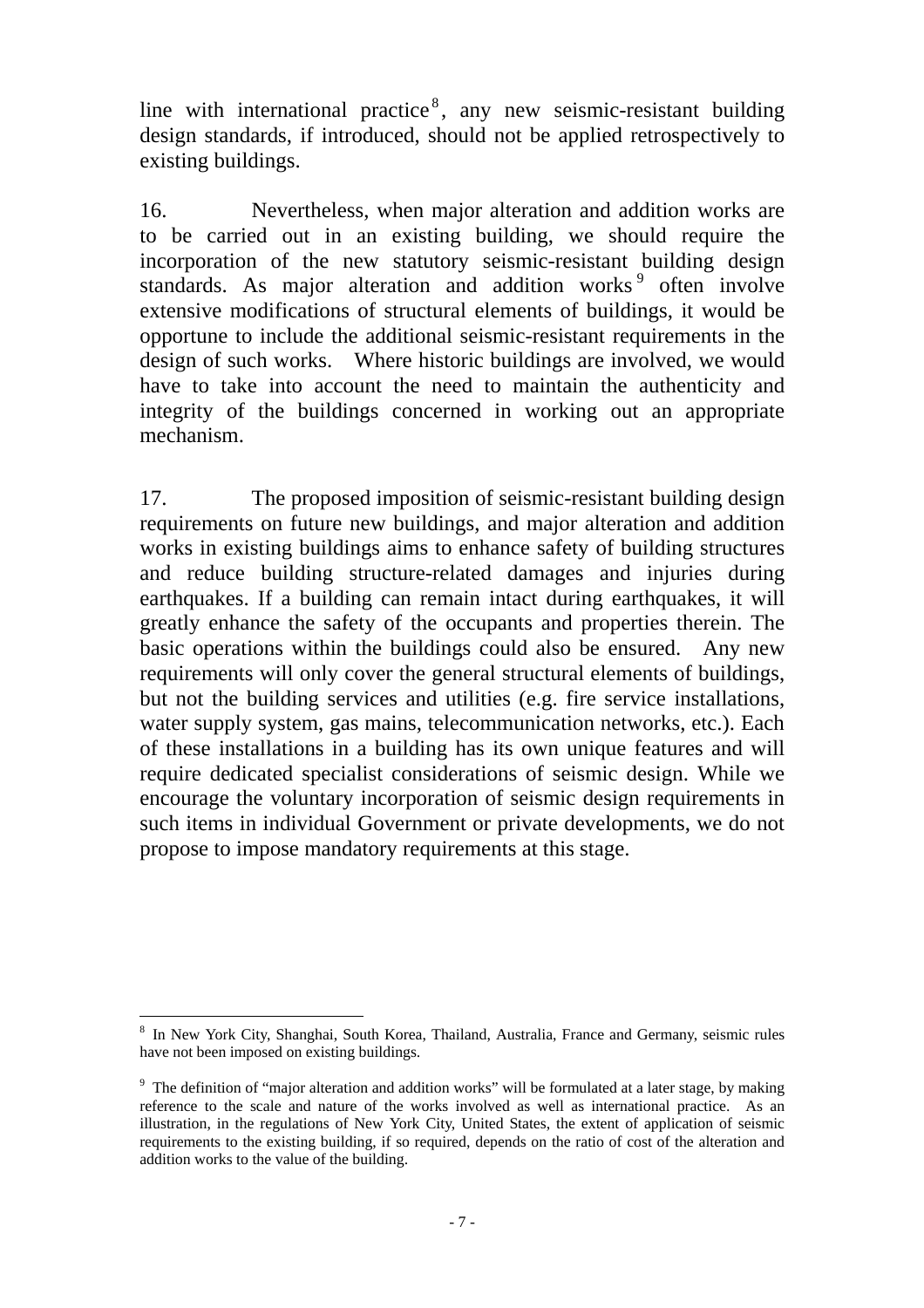## **CHAPTER 4 – IMPLICATIONS OF THE PROPOSAL**

18. The implications of introducing seismic-resistant building design standards for future new buildings, and major alteration and addition works in existing buildings are set out below.

19. BD's consultant estimated that if IBC 2006 is adopted to meet the proposed seismic-resistant design requirements, the increase in the construction cost (i.e. labour and material costs) of new residential buildings will be up to \$40 per square metre of building floor area<sup>10</sup>. If the Mainland's "Code for Seismic Design of Buildings" is adopted, the increase will be about \$120 per square metre of building floor  $area<sup>10</sup>$ . In return, the present value of the resultant fall in damage cost to structural elements of buildings (if IBC 2006 were adopted) over 50 years design life of the building is estimated to be around \$35 per square metre of building floor area<sup>1</sup>. The new seismic-resistant design requirements will also help reduce the number of casualties in the event of an earthquake.

20. The incorporation of seismic-resistant design will also raise the construction cost for major alteration and addition works, the amount of which will vary widely depending on the scope and nature of the works, the layout and structural form of the existing building, the selection of construction materials, etc.

21. Imposition of seismic-resistant design requirements on new buildings as well as major alteration and addition works in existing buildings will improve building safety standard, and reduce damage, injuries and the cost so resulted in the event of an earthquake. This initiative is in line with the sustainability principle of providing a living and working environment and pursuing policies which promote and protect the physical and mental health and safety of the people of Hong Kong.

22. The proposed imposition of seismic-resistant design requirements will bring about a positive environmental impact as it will reduce building damage, injuries and reconstruction cost in the event of an earthquake.

 $\overline{a}$  $10$  The increase in construction cost and reduction in annual damage cost were estimated at the price level of 2011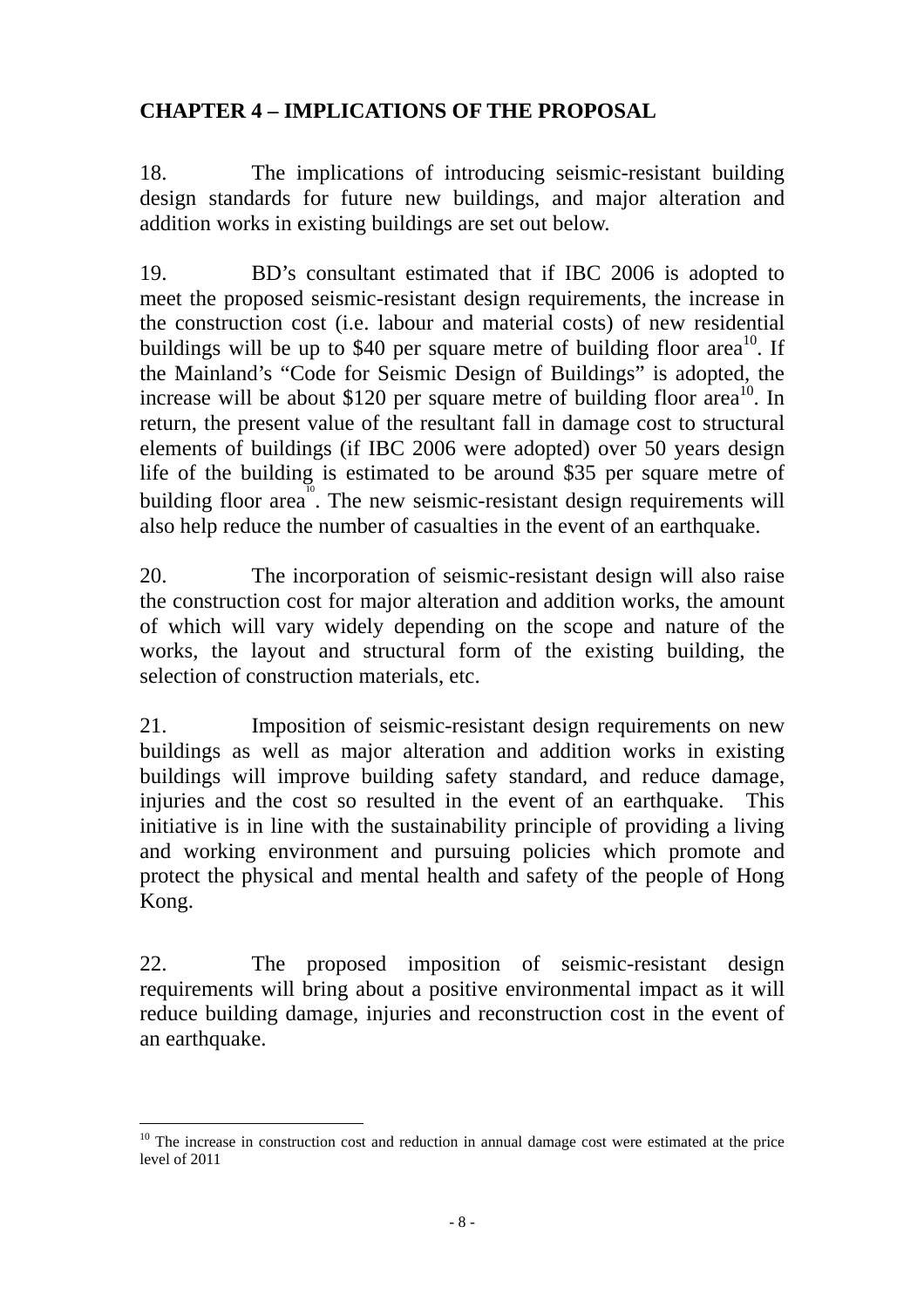## **CHAPTER 5 – THE CONSULTATION EXERCISE**

23. The proposed introduction of seismic-resistant building design standards for private buildings and major alteration and addition works of existing buildings aims to bring the design and construction of buildings in Hong Kong in line with international practice and to enhance the building safety by reducing building structure-related damages and injuries in the event of an earthquake.

24. This consultation exercise is scheduled to commence in mid October 2012 and will last up to 28 February 2013. The following stakeholders of the building industry and the general public will be included in the consultation exercise:

- (a) Professional institutes
	- (i) Hong Kong Institution of Engineers;
	- (ii) Hong Kong Institute of Architects;
	- (iii) Hong Kong Institute of Surveyors;
	- (iv) Hong Kong Institution of Steel Construction; and
	- (v) Hong Kong Concrete Institute.
- (b) Associations
	- (i) The Real Estate Developers Association of Hong Kong;
	- (ii) Hong Kong Construction Association; and
	- (iii) Hong Kong General Building Contractors Association.
- (c) Academics
	- (i) The University of Hong Kong;
	- (ii) The Hong Kong University of Science and Technology;
	- (iii) The Chinese University of Hong Kong;
	- (iv) Hong Kong Polytechnic University; and
	- (v) City University of Hong Kong.
- (d) Others
	- (i) Building Sub-committee (BSC) of the Land and Development Advisory Committee; and
	- (ii) Authorized Persons, Registered Structural Engineers and Registered Geotechnical Engineers Committee (APSEC).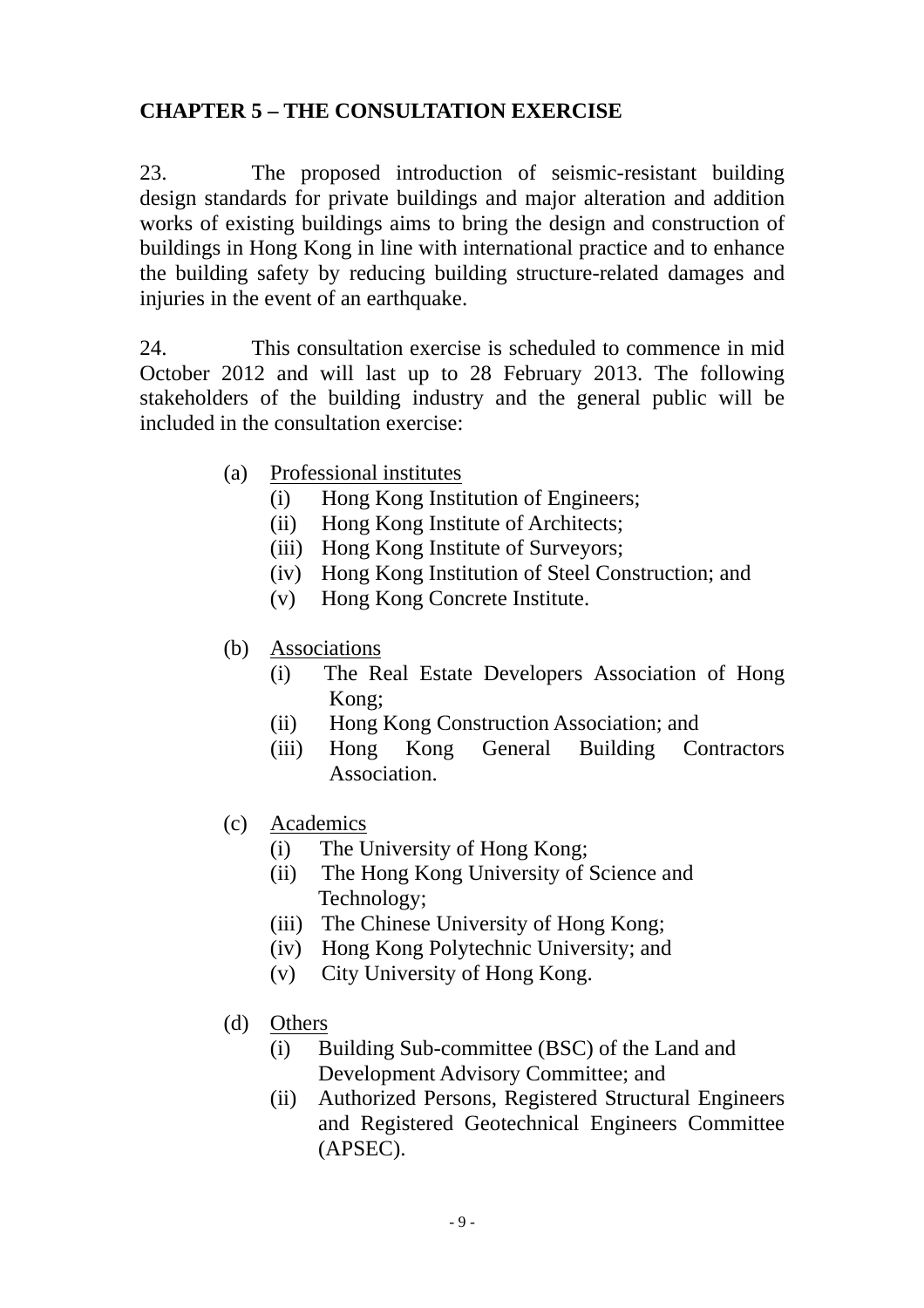(e) General public.

25. The BD will conduct two discussion forums in November 2012 and January 2013 for the professional institutes, associations and academics listed in paragraph 24(a) to (c) above. Details of the forums together with a questionnaire will be sent to the corresponding bodies direct in mid-October 2012. Completed questionnaires will be collected by the corresponding organizations and returned to the BD in batch toward the end of the consultation exercise.

26. Members of the BSC/APSEC will be consulted through the established channel.

27. Two public consultation forums are to be conducted for the general public in December 2012 and February 2013 to introduce the findings of the consultancy study and objectives of the consultation, and to collect their views. Details of the public consultation forums are as follows:

| Date : | (i) $1st$ forum: 10 December 2012<br>(ii) $2nd$ forum: 1 February 2013                                         |
|--------|----------------------------------------------------------------------------------------------------------------|
| Time:  | $3:00 \text{ pm} - 5:00 \text{ pm}$                                                                            |
| Venue: | 4/F, Conference Hall<br>Hong Kong Productivity Council Building<br>78 Tat Chee Avenue<br>Kowloon Tong, Kowloon |

For those who are interested in attending the public consultation forums, please register your reservation by filling this reply slip https://brms.bd.gov.hk/wrbr/replyslip.jsp and return to BD on-line. For those who would like to express their views, whether or not they have attended the public consultation forums, please fill in a questionnaire by clicking https://brms.bd.gov.hk/wrbr/questionnaire.jsp and return to BD on-line. Alternatively, the reply slip and/or the questionnaire can be returned to BD by facsimile or post as follows: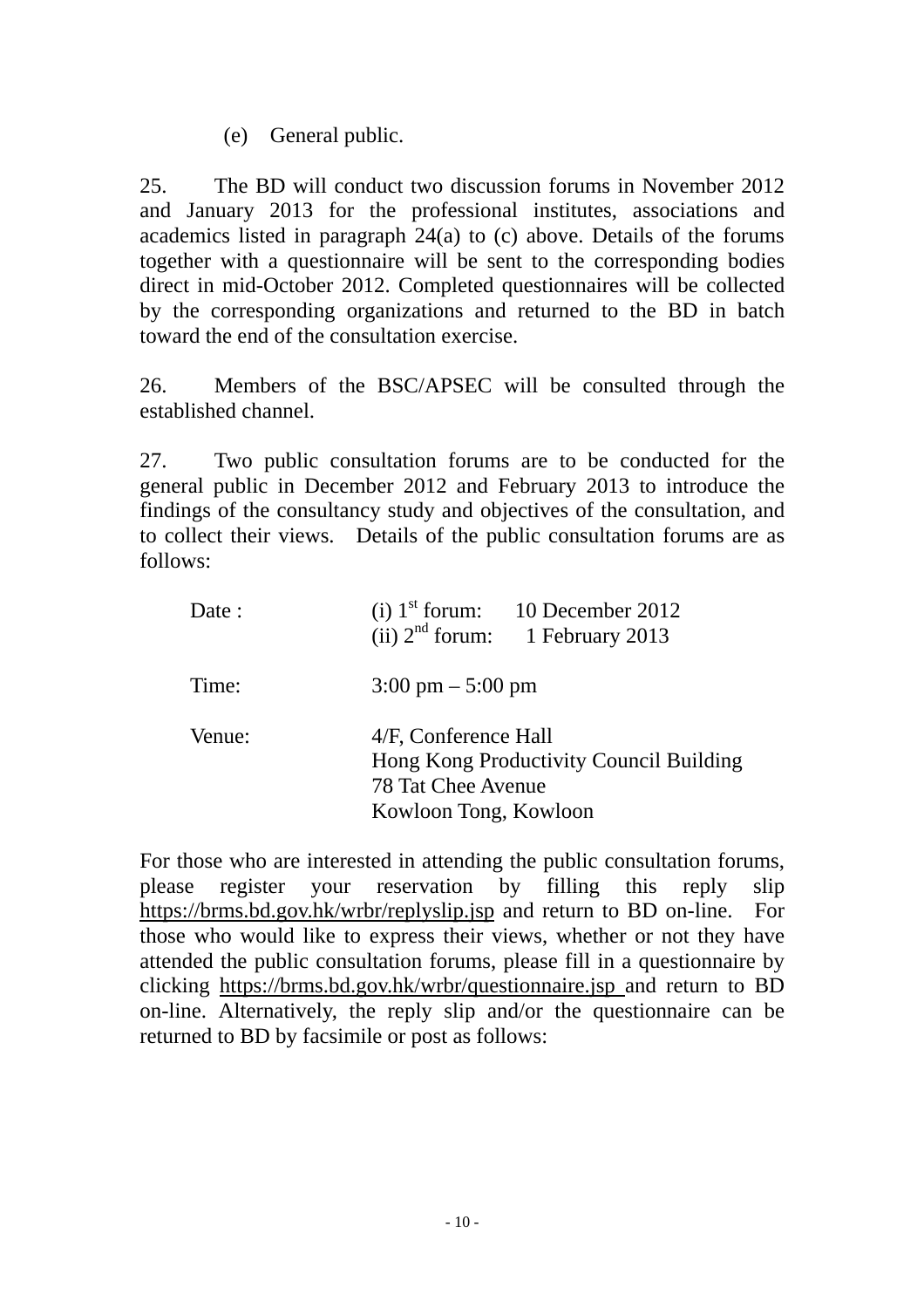| By Facsimile : | 2626 1762                                                                                                                                           |
|----------------|-----------------------------------------------------------------------------------------------------------------------------------------------------|
| By Post:       | <b>Technical Services Unit</b><br><b>Buildings Department</b><br>Unit 1620 – 1624 Level 16 Tower 1<br>Metroplaza 223 Hing Fong Road<br>Kwai Fong NT |

Hardcopies of the consultation paper, questionnaire, and public consultation forum's reservation reply slip are also available for collection from the Buildings Department at 12/F Pioneer Centre, 750 Nathan Road, Kowloon.

Enquiries may be forwarded by email to seismic\_enquiry@bd.gov.hk or by phone at 2398 3107.

28. Unless parties making submissions specify a reservation, we shall assume that they have permitted the Administration to reproduce and publish their views in whole or in part in any form and to use, adopt or develop any proposals put forward without the need for permission from or subsequent acknowledgment of the party making the proposals.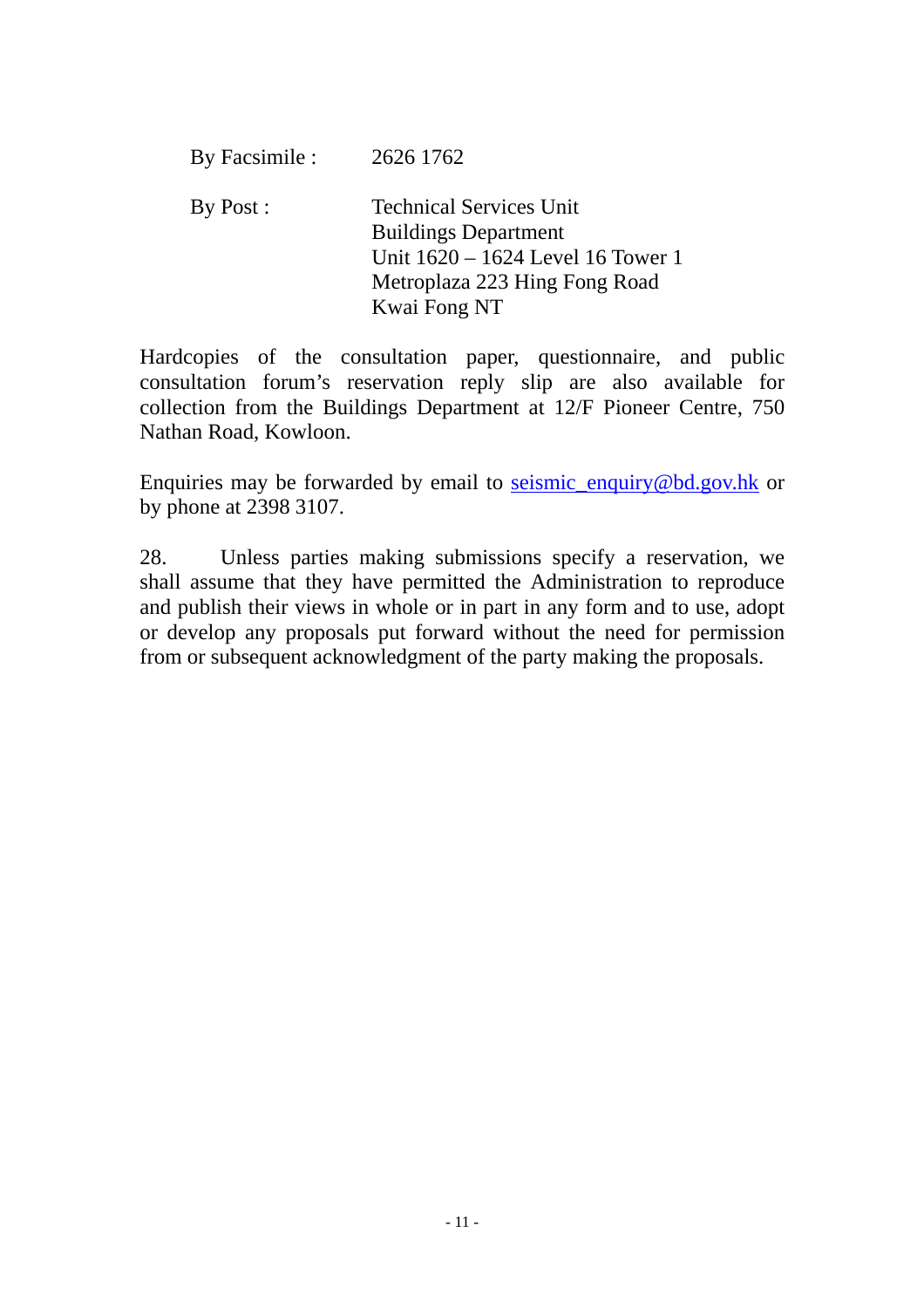### **CHAPTER 6 – THE WAY FORWARD**

29. At the end of the consultation exercise, a consultation report summarizing the outcome of the consultation will be compiled. Pending the outcome, the BD will consider the way forward on the introduction of the statutory seismic-resistant building design standards in Hong Kong.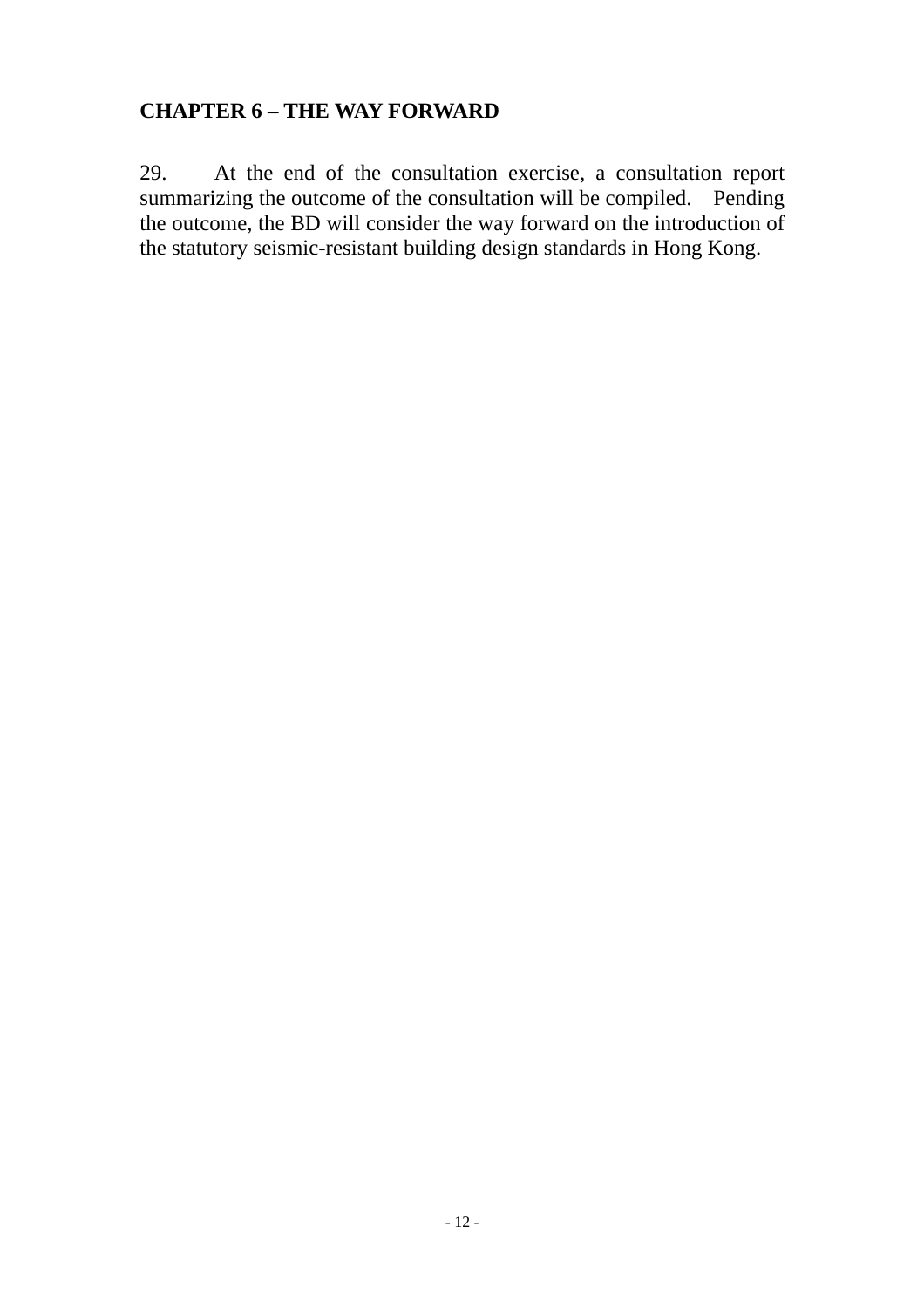## **Annex A**

| <b>Mercalli</b>  | <b>Effects observed</b>                                                                                                                                                                                                                                                                               |  |  |  |
|------------------|-------------------------------------------------------------------------------------------------------------------------------------------------------------------------------------------------------------------------------------------------------------------------------------------------------|--|--|--|
| <b>Magnitude</b> |                                                                                                                                                                                                                                                                                                       |  |  |  |
| $\mathbf I$      | Not felt except by a very few under especially favorable conditions.                                                                                                                                                                                                                                  |  |  |  |
| $\mathbf{I}$     | Felt only by a few persons at rest, especially on upper floors of<br>buildings. Delicately suspended objects may swing.                                                                                                                                                                               |  |  |  |
| III              | Felt quite noticeably by persons indoors, especially on the upper floors<br>of buildings. Many do not recognize it as an earthquake. Standing motor<br>cars may rock slightly. Vibration similar to the passing of a truck.<br>Duration estimated.                                                    |  |  |  |
| IV               | Felt indoors by many, outdoors by few during the day. At night, some<br>awakened. Dishes, windows, doors disturbed; walls make cracking<br>sound. Sensation like heavy truck striking building. Standing motor cars<br>rocked noticeably.                                                             |  |  |  |
| $\mathbf{V}$     | Felt by nearly everyone; many awakened. Some dishes and windows<br>broken. Unstable objects overturned. Pendulum clocks may stop.                                                                                                                                                                     |  |  |  |
| VI               | Felt by all; many frightened and run outdoors, walk unsteadily.<br>Windows, dishes, glassware broken, books off shelves, some heavy<br>furniture moved or overturned; a few instances of fallen plaster. Damage<br>slight.                                                                            |  |  |  |
| <b>VII</b>       | Difficult to stand. Furniture broken. Damage negligible in building of<br>good design and construction; slight to moderate in well-built ordinary<br>structures; considerable damage in poorly built or badly designed<br>structures; some chimneys broken. Noticed by persons driving motor<br>cars. |  |  |  |
| VIII             | Damage slight in specially designed structures; considerable in ordinary<br>substantial buildings with partial collapse. Damage great in poorly built<br>structures. Fall of chimneys, factory stacks, columns, monuments, walls.<br>Heavy furniture moved.                                           |  |  |  |
| $\mathbf{IX}$    | General panic. Damage considerable in specially designed structures,<br>well designed frame structures thrown out of plumb. Damage great even<br>in substantial buildings, with partial collapse. Buildings shifted off<br>foundations.                                                               |  |  |  |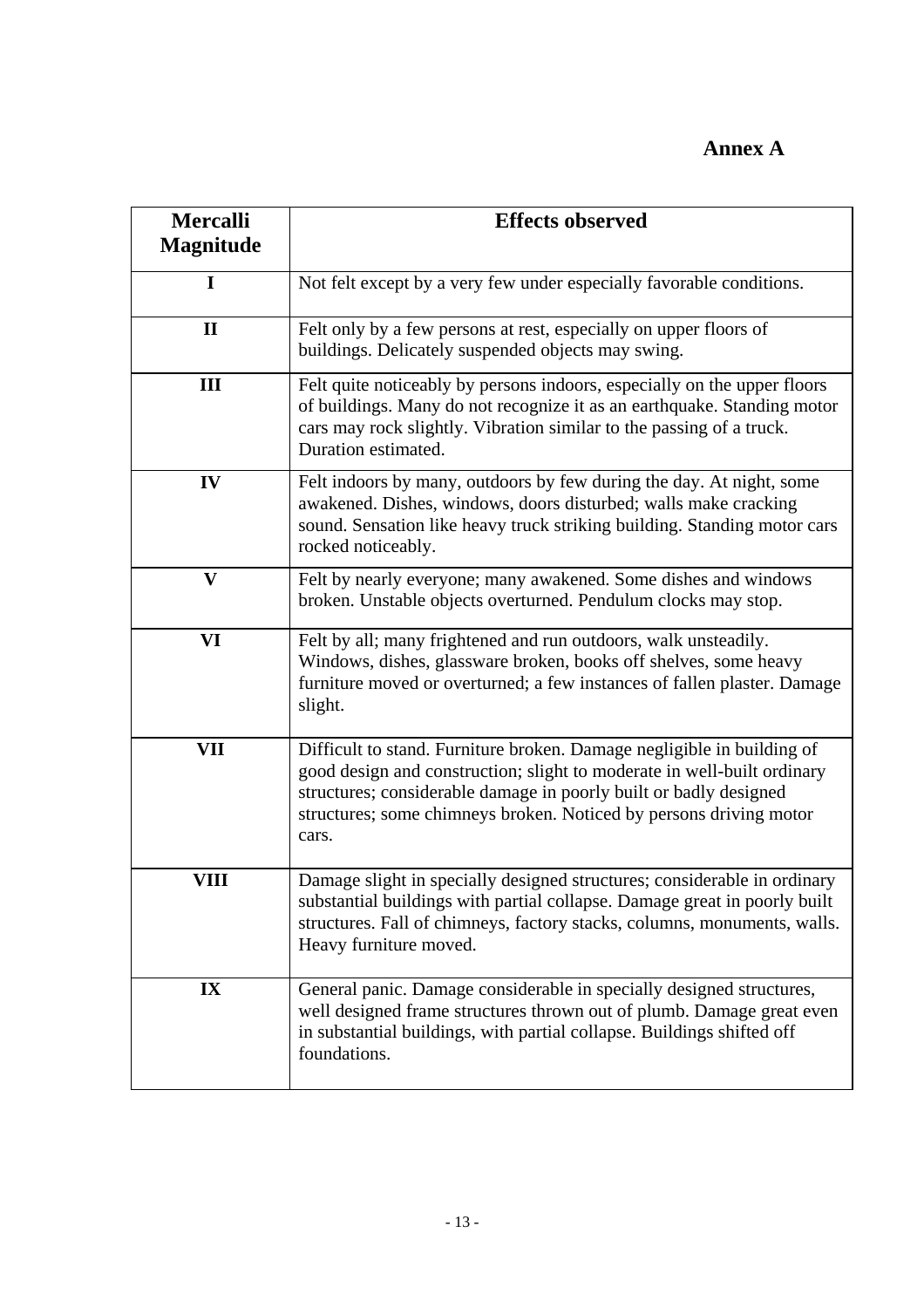| <b>Mercalli</b><br><b>Magnitude</b> | <b>Effects observed</b>                                                                                                   |
|-------------------------------------|---------------------------------------------------------------------------------------------------------------------------|
| X                                   | Some well built wooden structures destroyed; most masonry and<br>frame structures destroyed with foundations. Rails bent. |
| XI                                  | Few, if any masonry structures remain standing. Bridges<br>destroyed. Rails bent greatly.                                 |
| XII                                 | Damage total. Lines of sight and level distorted. Objects thrown<br>into the air.                                         |

Source: US Geological Survey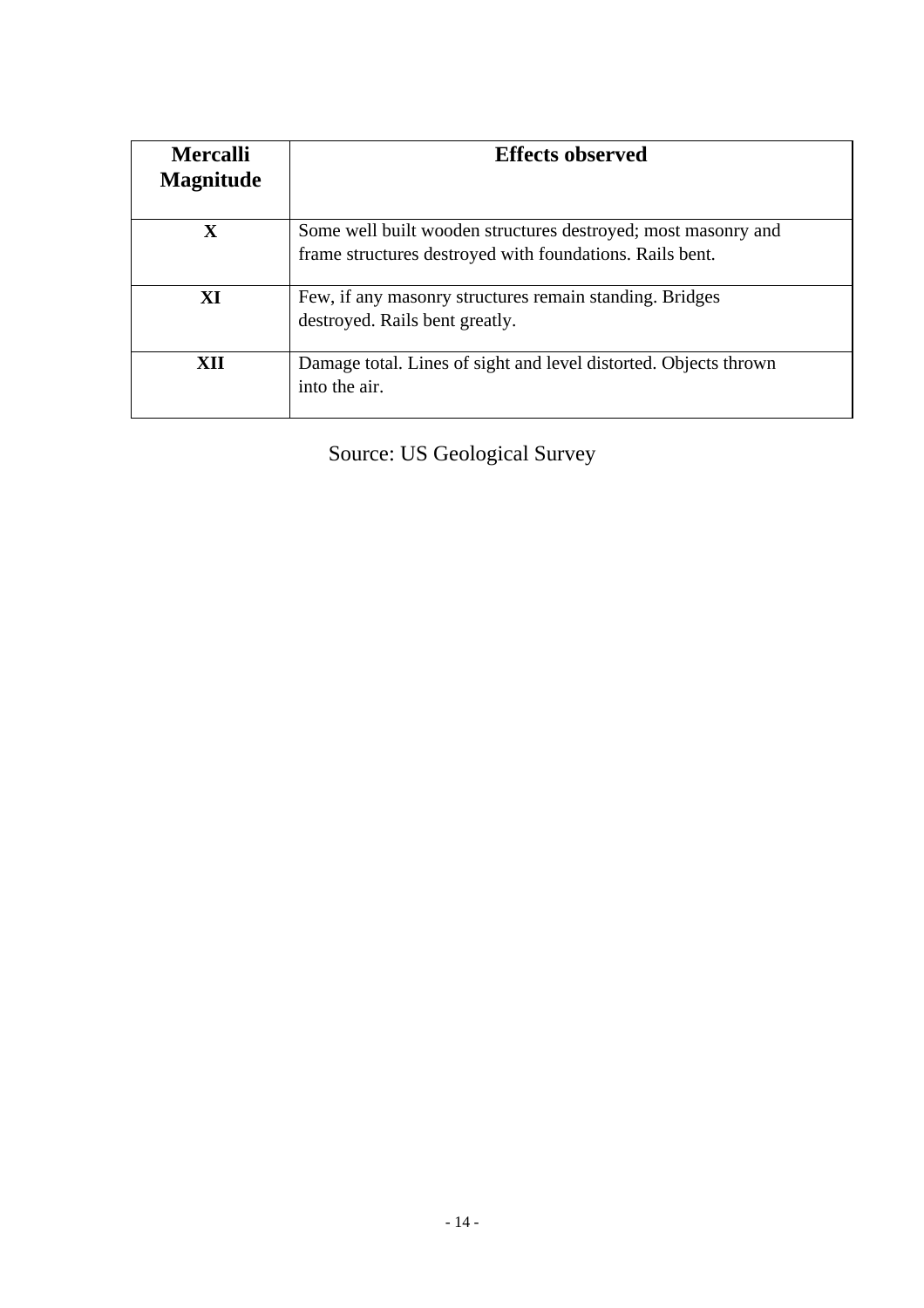#### **Estimated Building Damages under Different Intensities of Earthquakes**

|                                                                                      | <b>Low Intensity</b><br>(Approximately MMS Intensity<br>V to VI)<br>(Probability of occurrence:<br>50% in 50 years, or frequency<br>of occurrence: 1 in 72 years) |        | <b>Moderate Intensity</b><br>(Approximately MMS<br><b>Intensity VII)</b><br>(Probability of occurrence:<br>10% in 50 years, or frequency<br>of occurrence: 1 in 475 years) |        | <b>High Intensity</b><br>(Approximately MMS<br><b>Intensity VIII)</b><br>(Probability of occurrence:<br>2% in 50 years, or frequency<br>of occurrence: 1 in 2 475 years) |          |
|--------------------------------------------------------------------------------------|-------------------------------------------------------------------------------------------------------------------------------------------------------------------|--------|----------------------------------------------------------------------------------------------------------------------------------------------------------------------------|--------|--------------------------------------------------------------------------------------------------------------------------------------------------------------------------|----------|
| <b>Estimated building damage of</b><br>significance and associated %                 | Moderate<br>damage                                                                                                                                                | 0.27%  | Moderate<br>damage                                                                                                                                                         | 3.9%   | Moderate<br>damage                                                                                                                                                       | 16.5%    |
| of the entire building stock<br>suffering from damage<br>(expressed in % of building | Extensive<br>damage                                                                                                                                               | 0.003% | Extensive<br>damage                                                                                                                                                        | 0.19%  | Extensive<br>damage                                                                                                                                                      | 2.8%     |
| floor areas)                                                                         | Complete<br>damage                                                                                                                                                | 0%     | Complete<br>damage                                                                                                                                                         | 0.003% | Complete<br>damage                                                                                                                                                       | $0.19\%$ |

<sup>1</sup> In terms of number of buildings or dwellings damaged, 0.19% of building floor areas involves 1 000 village houses, 6 schools, 7 retail buildings, 5 public office buildings, 9 private office buildings, 5 industrial buildings, 2 emergency buildings, 1 carpark building, 640 public dwellings (not buildings) and 1 630 private dwellings (not buildings). Between 5% and 15% of the above buildings suffered from complete damage will collapse.

| Damage level        | <b>Description of damage</b>                                                                                             |
|---------------------|--------------------------------------------------------------------------------------------------------------------------|
| <b>Sight Damage</b> | Hairline cracks in beams, columns and walls.                                                                             |
| Moderate            | Large flexural cracks with some spalling.                                                                                |
| <b>Damage</b>       | Large diagonal cracks in shear walls.                                                                                    |
|                     | Masonry walls may have large diagonal cracks.                                                                            |
| <b>Extensive</b>    | Spalled concrete and buckled reinforcement in columns and beams.                                                         |
| <b>Damage</b>       | Visibly buckled reinforcement in shear walls.                                                                            |
|                     | Most unreinforced elements will have suffered extensive cracking.                                                        |
| Complete            | The structure is in imminent danger of collapse due to brittle failure of beams and columns and most of the shear walls. |
| <b>Damage</b>       | Unreinforced masonry walls may collapse due to in-plane or out-of-plane failure.                                         |